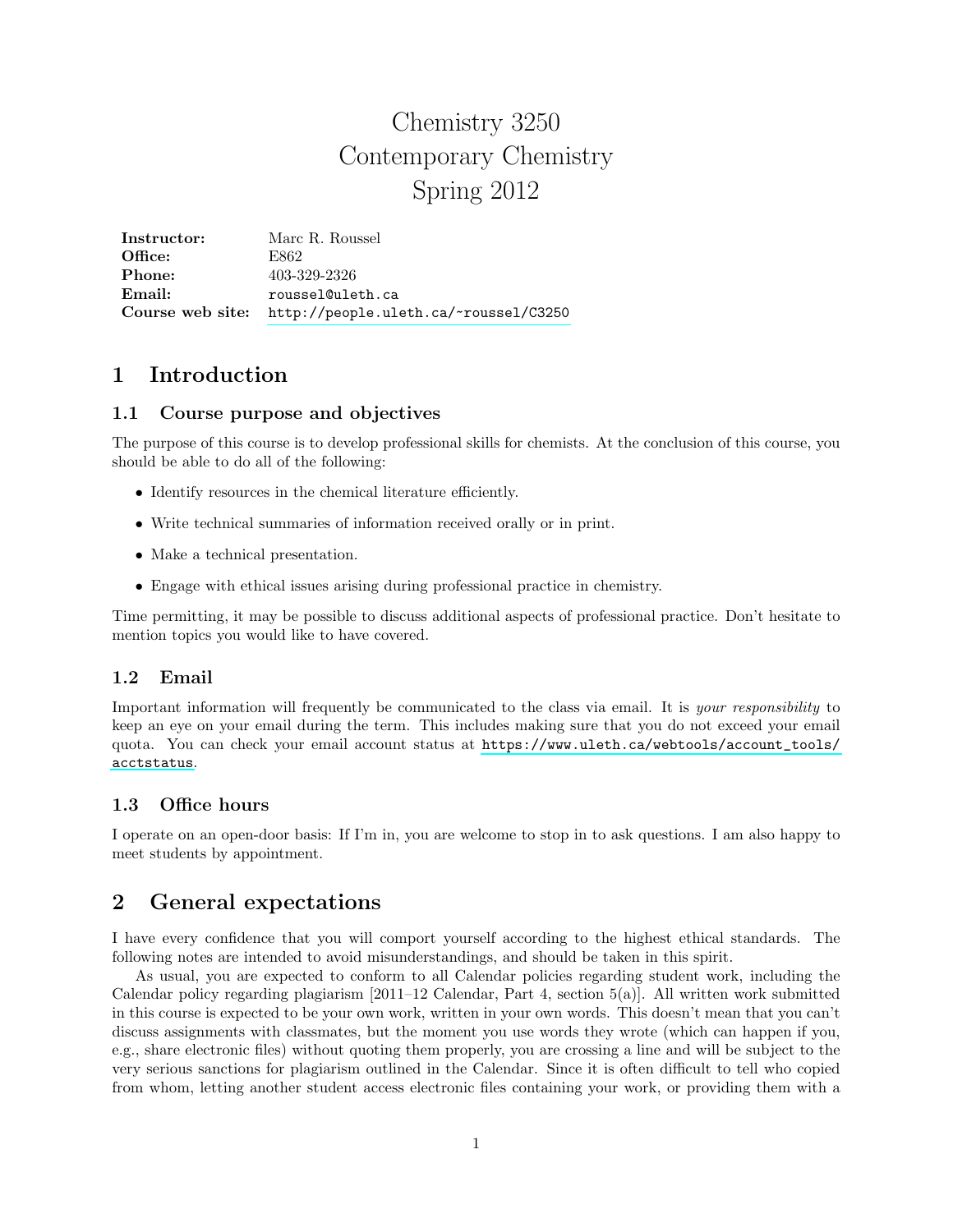printout of your work, is a hazardous practice. Don't put yourself in the position of having to explain why your assignment and someone else's look suspiciously similar. By all means share your ideas generously, but keep your files to yourself.

Parts of this course will involve discussion. You are expected to engage in these discussions, and even at times to debate vigorously, but you must at all times be respectful of others. The key to debating in a professional and respectful manner is to focus at all times on the issues being discussed and to keep personal comments out of the debate. I will do my best to help you learn the difference should an occasion arise in which someone inadvertently lapses into *ad hominem* attacks or other forms of unacceptable discourse. It will be your responsibility to strive to maintain a respectful and professional tone during your discussions. However, should you be unable to do so despite warnings (note the plural) that some aspect of your behavior requires correction, be aware that such a pattern of behavior may result in discipline in accordance with the University's non-academic offence policy [2011–12 Calendar, Part 4, Section 6]. The basic rule is that a classroom should be a safe place in which to engage in intellectual debate. We must all work together to make sure that our classroom meets this standard.

You will be expected to write a number of reports during this course, some short (half a page), and some longer (a few pages). In each case, you are expected to write using full sentences and proper paragraph structure.

Extensions to published deadlines will only be granted in case of illness or other, equally serious and documentable extenuating circumstance. Contact me as soon as possible if you find yourself in this situation. Be prepared to provide evidence to support your request for an extension (e.g. a doctor's note in the case of illness). Informal evidence (e.g. the testimony of friends or parents) is not generally acceptable.

# 3 Course components

#### 3.1 Library instruction

You will be trained to use SciFinder Scholar and the Web of Science. These are basic tools used to seek out information from the research literature. There will be two assignments based on the skills you will have acquired using these tools. You will also use these tools in completing your term projects.

Library instruction will be held in a computer lab in order to allow you to try the tools out yourself. These sessions will be held on **January 12, 17** and 19 in room **E620**. It is possible that additional sessions will be scheduled later on, although none are planned at this time.

#### 3.2 Seminars

Among other things, the departmental seminars run in our time slot. Speakers from other universities and from industry will be coming to talk to us about what they're doing. Some of the talks will be pure scientific talks, while others will discuss the practice of chemistry in industry. You are expected to participate actively in the seminars by asking questions during the question period. Your participation will be judged both for its quality (i.e. asking good questions, and not just things like "I didn't understand slide 4") and quantity. An average of one good question per seminar would get you full participation marks. (Note that simple questions are OK. They are in fact sometimes a useful prelude to asking a deeper question. It's just that, from the point of view of evaluating your participation, I want you to ask some of those deeper questions.)

For each talk, you will also be expected to prepare a technical summary of about half a page (typed, single spaced, with margins of no more than  $1.5 \text{ in} / 4 \text{ cm}$ . For these summaries, imagine that you are working for a company. Your company has paid for you to attend a scientific meeting, and expects you to collect information and bring it back so that others at the company can benefit from your trip. Your summary should answer the following questions:

• What was the main point of the talk? If the talk was a scientific talk, what kind of chemistry was the speaker discussing? (You may include chemical structures if this is helpful. The text of your summary should still be about half a page long.)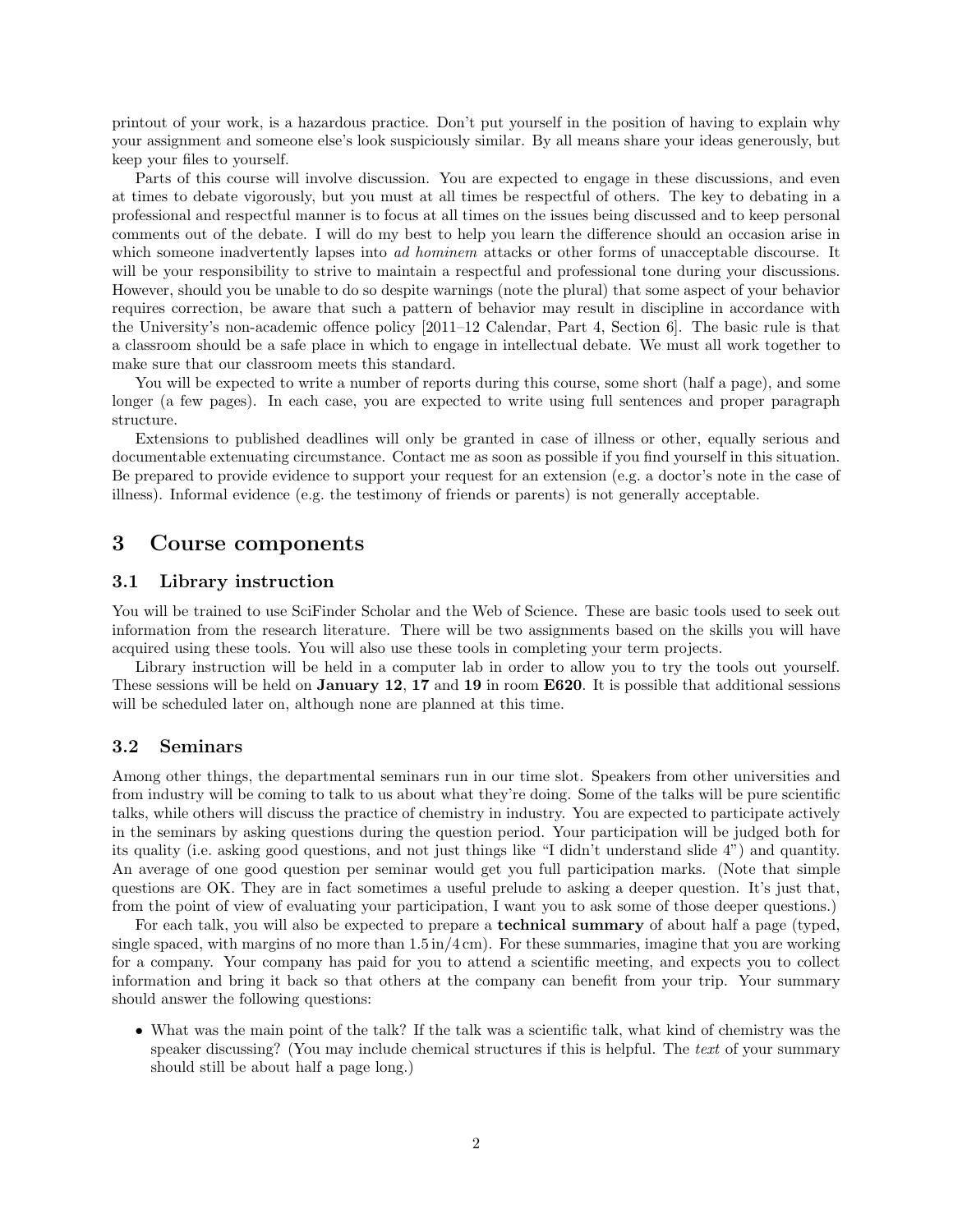• Was any of the chemistry discussed of potential industrial/commercial relevance? If so, explain. (If not, you don't need to write anything about this.)

You can of course address other issues that you think may be relevant. Think about it this way: If it caught your attention, it will likely be interesting to others on the technical staff at your company. The technical staff is the audience you're writing for. These people probably have some background in chemistry, and are probably exposed to chemistry on a day-to-day basis, but may not all be chemists. Some of them may be, for example, engineers. They won't have the breadth of chemical education that you have, but they're not completely ignorant either. Tell yourself when writing these summaries that the typical background for your audience might include 2000-level organic and physical chemistry. Don't be afraid of technical details, but avoid jargon that would only be known to people who have taken senior-level courses in chemistry.

I don't want people to spend too long writing these summaries, so they will be due at the class immediately following the one at which the presentation was made (i.e. due the following Thursday for a Tuesday presentation, or the following Tuesday following a Thursday presentation). The summaries will be marked equally for content and readability. Spelling, grammar and syntax count since they affect readability. Logical organization also goes to readability.

I can't tell you how many seminars we're going to have, since people sometimes announce themselves late. I'm in the process of agreeing to times and dates with several speakers. We are all therefore going to have to be flexible with this component of the course. The scheduling of seminars may also force me to push some other deadlines back (i.e. to give you extra time). In no case will deadlines be moved forward. Although I will do my best to avoid this, it is also possible that a heavy seminar load will force me to reduce the amount of work expected in other course components. If so, appropriate announcements will be made in class. Note that the possibility of reducing the amount of graded work in certain areas makes it all the more important that you put your best foot forward early on.

#### 3.3 Ethics case studies

Professional chemists, like professionals in any other field, have an obligation to conduct their work in an ethical manner. We will study some of the ways in which ethics comes up in chemical practice, and the obligations that come with the title of "Professional Chemist" (which you are entitled to after completing an accredited chemistry degree such as the University of Lethbridge's and joining the [Association of the](http://www.pchem.ca) [Chemical Profession of Alberta\)](http://www.pchem.ca). Your evaluation for this unit will be based on three case studies. In each case, I will present the case study in class. We will have a discussion in which we try to examine different viewpoints. You will then write up and submit your opinion. Evaluation will be based on your participation in the discussion and on your written opinion.

My role during the discussions will be to moderate, and perhaps to occasionally point out angles you had not considered. I may even play devil's advocate from time to time. I will however refrain from giving my own opinion so that you can form your own without feeling that there is a "right" answer. There are no right answers in ethics although there are some wrong answers (cf. William Gass, The case of the obliging stranger, Phil. Rev. 1957, 66, 193–204).

My expectation in the discussions is that you will attempt to engage with the issue(s). This requires a certain amount of "thinking out loud", which you may find difficult at first, perhaps even embarrassing, since your first reaction may not be fully thought out. Engaging in this kind of discussion requires that you listen actively to what others are saying and react appropriately to them. An appropriate response is one which shows both thoughtfulness and respect. You must be prepared to change your mind, and must also be tolerant of different viewpoints. The mark assigned for your participation will take into account all of the above dimensions of professional discourse, as well as the quantity of your participation.

Your written opinions should contain a reasonably thorough analysis of the issues and a clear exposition of your reasoning in reaching your final conclusion. Your opinions will be marked for readability (30%), completeness of the analysis (30%) and logic (40%). It is difficult to say how long these opinions should be because the length will depend on the complexity of the case analyzed. As a rough guideline, I would think that you would need at least 1000 words to do a reasonable job of analyzing these case studies. Don't take this as a hard minimum, and don't be shy to write more if you think you need to.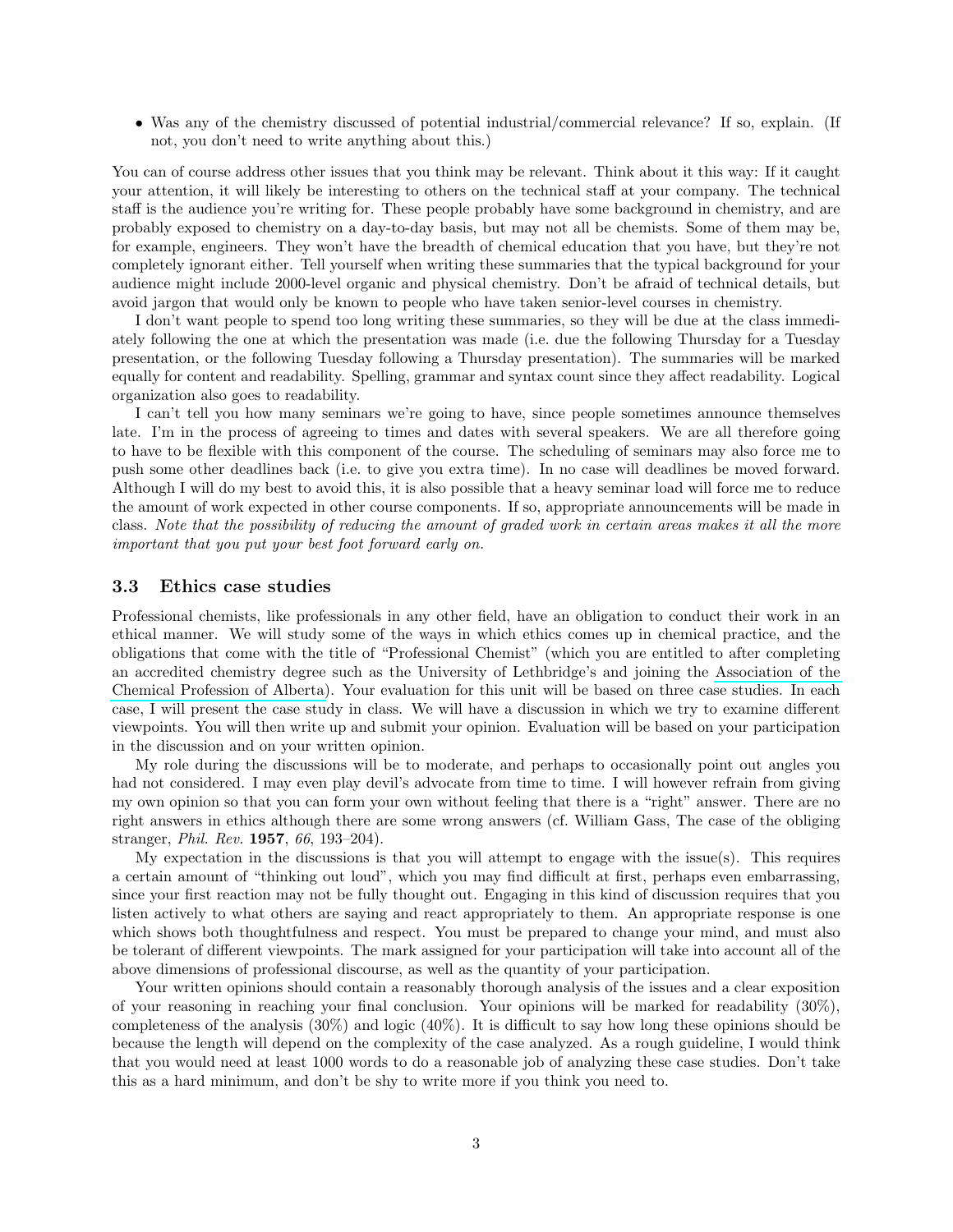After receiving my comments, you will have the option of revising and resubmitting your opinions once. You will have two weeks to resubmit from the day I return your case study. If you take advantage of this revision option, your mark for your opinion will be the average of your original mark and of your mark on the revision. Please submit both the revised and original marked versions together.

### 3.4 Term project

Your major project for the term will be to prepare for and deliver a presentation to the chief technology officer of your company along with other members of his/her technical staff in which you try to convince the management group to invest some resources into investigating a new technology, either to improve existing products or processes at the company, or to develop a new product which is a logical extension of the company's existing product line.

This project will unfold in stages:

1. You first have to pick a company. This should be a real company that sells a product whose production involves significant chemistry, or one that sells chemical services. Due to the nature of this assignment, the company should have a track record of innovation, i.e. this can't be a company that delivers routine services using only off-the-shelf instrumentation. You will turn in a brief corporate profile describing what the company does and how chemistry is involved in their business. You will likely collect most of the information you need from corporate web sites, although extra credit may be granted for finding other sources of information.

No two students may choose the same company. Accordingly, as soon as you have an idea, let me know what it is. (Email is OK for this.) This will "reserve" that company for you. This will also give me a chance to check that you have chosen a suitable company. When you contact me to let me know what company you have tentatively chosen, please provide your source of information (e.g. the URL of the corporate web site).

Note that you may not choose the company of any of the invited speakers listed on the course schedule on the web site as of Jan. 10 (first day of classes in this course).

- 2. You will search the literature for some new scientific research (published in 2006 or later) that could help your company improve an existing product or process, or develop a new one. Again, this new development has to make sense for your company. Feel free to discuss your idea with me prior to doing extensive work on your project.
- 3. You will prepare a one-page briefing note (typed, single spaced) explaining how the research you have identified could help the company. The briefing note should include appropriate references (the paper describing the research plus appropriate background). The references can go onto an extra page (i.e. the text of the briefing note should take almost all or all of the page).
- 4. You will update your briefing note based on my feedback. The updated briefing note will be distributed to the entire class so that your classmates can come to your presentation with some idea of what you will be presenting. This reflects common practice in industry where technical briefing notes are distributed prior to meetings at which ideas brought forward by the staff will be discussed.
- 5. You will make a 20 minute presentation in which you argue for your company to invest resources into investigating the scientific advance you are championing. You should indicate what level of resources you think the company should invest at this time:
	- If the company has a research and development (R&D) department, you could ask the company to have the R&D department work on developing the science into a product, or maybe just investigate the feasibility of doing so.
	- You could suggest that the company partner with the original research organization (often a university) to explore the idea further.
	- If you think the idea is basically ready to go to market, you could even suggest that the company license the technology from its inventor(s).